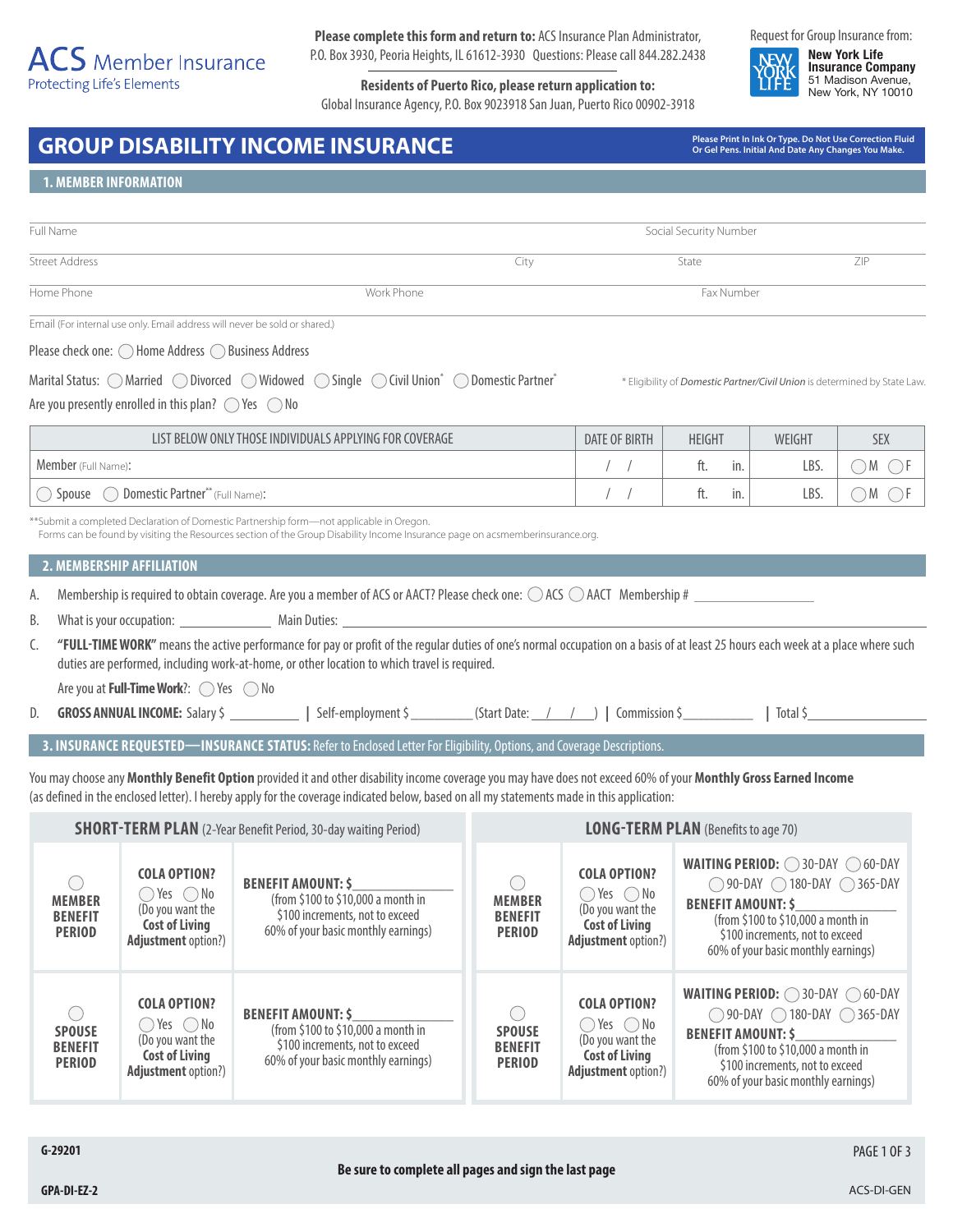# **3. INSURANCE REQUESTED—INSURANCE STATUS Continued**

Do you now have or are you applying for other insurance which provides benefits if you are unable to work because of disability?  $\:\circ$  Yes $^*$   $\:\circ$  No \*If you answered "Yes" To this question, Please list details below:

| <b>COMPANY</b> | <b>PLAN</b> | <b>MONTHLY BENEFIT</b> | <b>BENEFIT PERIOD</b> |
|----------------|-------------|------------------------|-----------------------|
|                |             |                        |                       |
|                |             |                        |                       |
|                |             |                        |                       |

## **4. PAYMENT OPTION SELECTION**

Following your initial billing, you will be billed twice a year on April 1 and October 1, or you may also choose to access a secure website to register and have your premium withdrawn from your bank account or charged to your credit card.

| 5. MEMBER STATEMENT OF HEALTH: Please initial any changes you make on this form. |                                                                                                                                                                                                                                                                                                                                                                                                        |                   |                                                           |  |  |  |
|----------------------------------------------------------------------------------|--------------------------------------------------------------------------------------------------------------------------------------------------------------------------------------------------------------------------------------------------------------------------------------------------------------------------------------------------------------------------------------------------------|-------------------|-----------------------------------------------------------|--|--|--|
|                                                                                  | To the best of your knowledge and belief, answer the following questions as they apply to you and your lawful spouse, if applying.                                                                                                                                                                                                                                                                     | <b>MEMBER</b>     | <b>SPOUSE</b>                                             |  |  |  |
|                                                                                  |                                                                                                                                                                                                                                                                                                                                                                                                        |                   |                                                           |  |  |  |
| А.                                                                               | Is any person to be insured now taking any prescribed medication or receiving or contemplating any medical attention or surgical treatment?                                                                                                                                                                                                                                                            | ↑ Yes ∧ No        | Yes $()$ No                                               |  |  |  |
| В.                                                                               | During the past five years has any person to be insured ever been medically diagnosed by a physician as having or been treated for: heart or circulatory trouble,<br>betward blood pressure, chest pain or pressure, gynecological or genitourinary disorders, ulcers, cancer, diabetes, mental or nervous disorder or psychotherapeutic<br>treatment, epilepsy, respiratory disorder, kidney or liver | () Yes () No      | $Yes \cap No$                                             |  |  |  |
| <sup>.</sup>                                                                     | During the past five years have you been counseled, treated, or hospitalized for the use of alcohol or drugs?                                                                                                                                                                                                                                                                                          | () Yes () No      | Yes ( ) No<br>$\sqrt{2}$                                  |  |  |  |
| D.                                                                               | Is any person to be insured now pregnant?                                                                                                                                                                                                                                                                                                                                                              | () Yes () No      | $( )$ Yes $( )$ No                                        |  |  |  |
| Е.                                                                               | Is any person to be insured now disabled, or applied or applying for, or receiving any disability or Worker's Compensation benefits, or on waiver of premium for life or<br>health insurance?                                                                                                                                                                                                          | () Yes () No      | Yes ( ) No<br>$\left(\begin{array}{c} \end{array}\right)$ |  |  |  |
| E.                                                                               | Except for the residents of Minnesota and Connecticut, has any person to be insured been convicted of a crime or served time in prison because of a conviction<br>or have an arrest pending?                                                                                                                                                                                                           | Yes $\bigcirc$ No | $Yes \cap No$<br>$\sqrt{2}$                               |  |  |  |
|                                                                                  | For residents of Minnesota and Connecticut ONLY, has any person to be insured been convicted of a crime or served time in prison because of a conviction or<br>been convicted for any reason during the past 15 years?                                                                                                                                                                                 |                   | () Yes () No () Yes () No                                 |  |  |  |
|                                                                                  | If answered "Yes" to questions A, B, or C, please include details:                                                                                                                                                                                                                                                                                                                                     |                   |                                                           |  |  |  |

#### **DEPENDING ON THE AMOUNT OF INSURANCE YOU ARE REQUESTING, YOU WILL BE CONTACTED BY A SERVICE PROVIDER ON BEHALF OF NEW YORK LIFE INSURANCE COMPANY TO ASK YOU ABOUT YOUR MEDICAL HISTORY.**

What time and telephone number would be best to contact you?